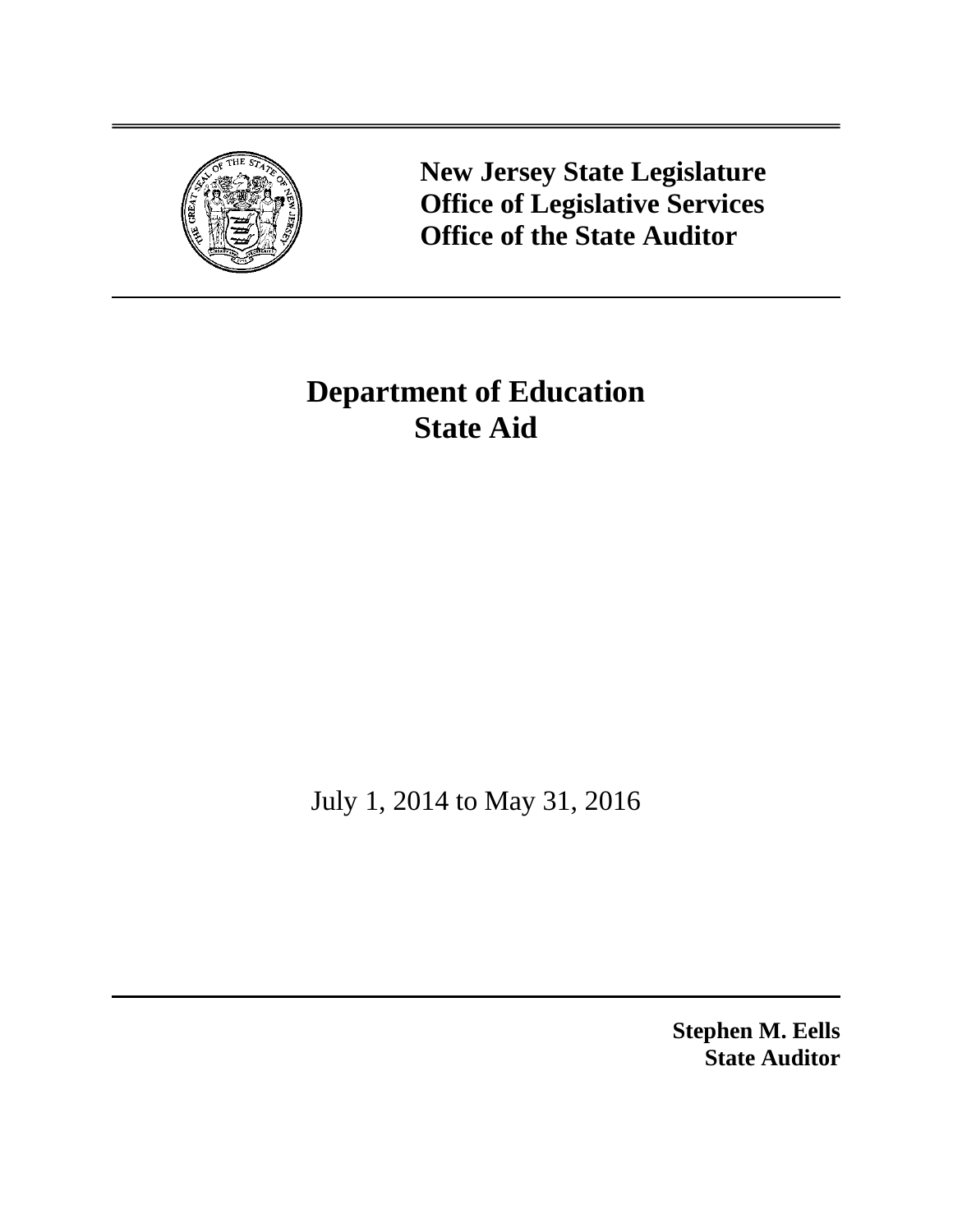LEGISLATIVE SERVICES COMMISSION

**SENATOR** STEPHEN M. SWEENEY Chairman

**ASSEMBLYMAN JON M. BRAMNICK** Vice-Chairman

#### **SENATE**

CHRISTOPHER J. CONNORS NIA H. GILL<br>ROBERT M. GORDON THOMAS H. KEAN, JR.<br>JOSEPH M, KYRILLOS, JR. JOSEPH PENNACCHIO **LORETTA WEINBERG** 

#### **GENERAL ASSEMBLY**

ANTHONY M. BUCCO JOHN J. BURZICHELLI THOMAS P. GIBLIN LOUIS D. GREENWALD<br>VINCENT PRIETO DAVID P. RIBLE SCOTT T. RUMANA



# New Jersey State Degislature

OFFICE OF LEGISLATIVE SERVICES OFFICE OF THE STATE AUDITOR

125 SOUTH WARREN STREET PO BOX 067 TRENTON NJ 08625-0067

> PERI A. HOROWITZ Executive Director  $(609)$  847-3901

OFFICE OF THE STATE AUDITOR (609) 847-3470 FAX (609) 633-0834

> STEPHEN M. EELLS State Andriot

**GREGORY PICA Assistant State Auditor** 

JOHN J. TERMYNA Assistant State Auditor

The Honorable Chris Christie Governor of New Jersey

The Honorable Stephen M. Sweeney President of the Senate

The Honorable Vincent Prieto Speaker of the General Assembly

Ms. Peri A. Horowitz **Executive Director** Office of Legislative Services

Enclosed is our report on the audit of the Department of Education, State Aid for the period of July 1, 2014 to May 31, 2016. If you would like a personal briefing, please call me at  $(609)$  847-3470.

- Elle Stephen M. Eells

State Auditor September 21, 2016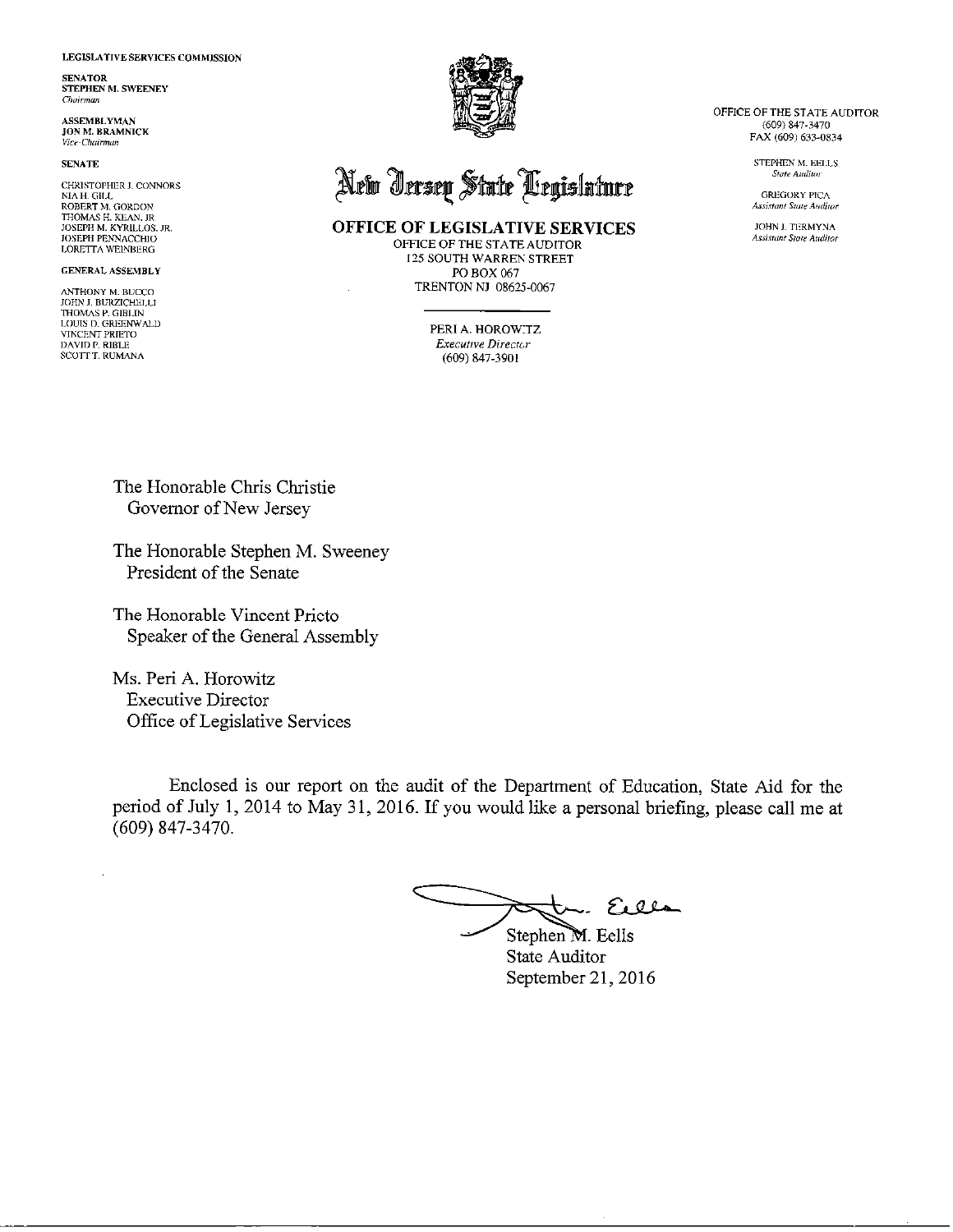# **Table of Contents**

|                              | $\mathbf{1}$   |
|------------------------------|----------------|
|                              | $\mathbf{1}$   |
|                              | 1              |
|                              | $\overline{2}$ |
|                              | $\overline{2}$ |
| Findings and Recommendations |                |
|                              | 3              |
|                              | $\overline{4}$ |
|                              | 6              |
|                              | 7              |
|                              | 8              |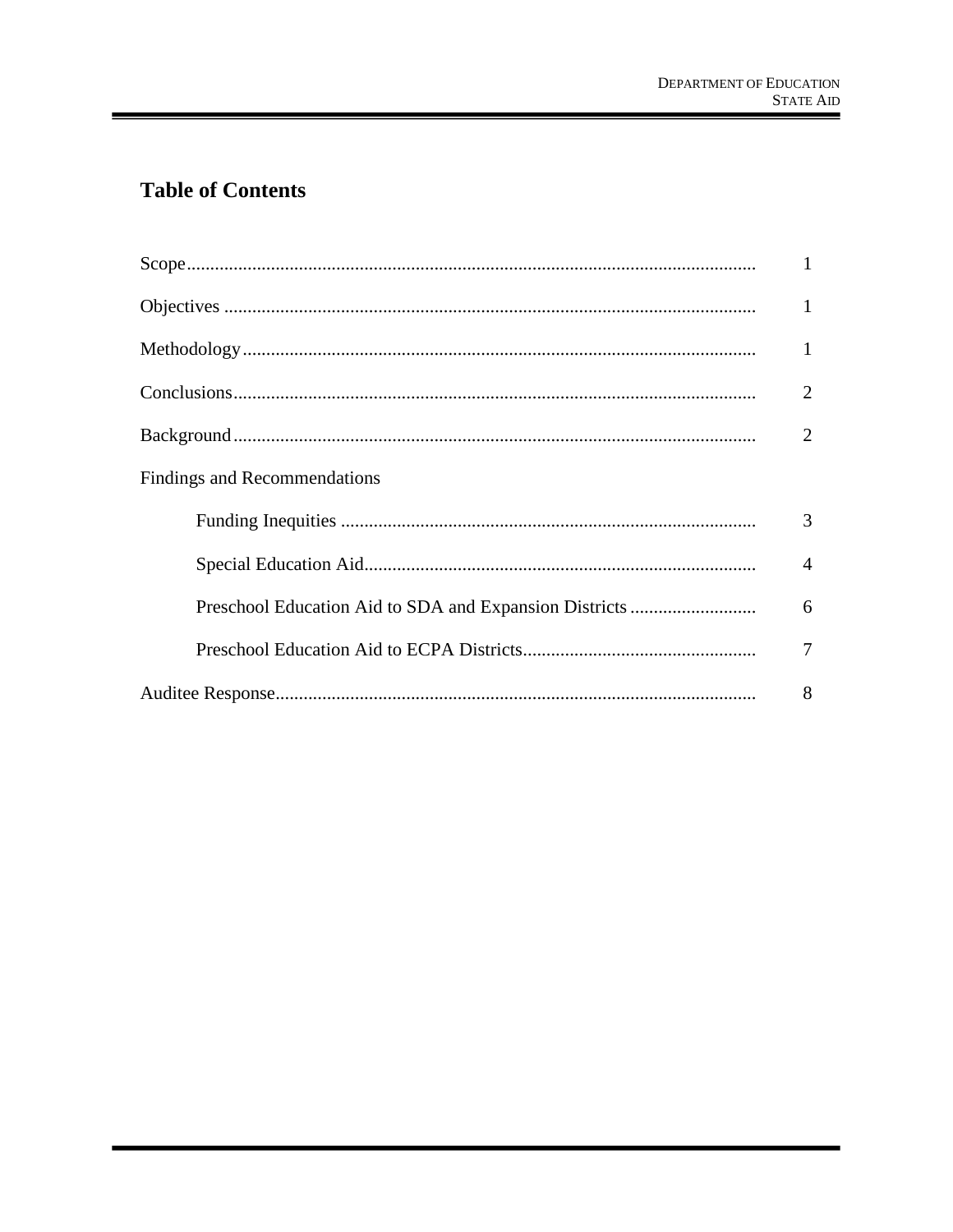# *Scope*

We have completed an audit of the Department of Education's state aid funding of local school districts for the period July 1, 2014 to May 31, 2016. Our audit included financial activities accounted for in the state's General Fund and Property Tax Relief Fund relating to general formula aid as well as Adult Education Aid, Special Education Categorical Aid, and Transportation Aid. Total appropriations for these state aid categories for fiscal years 2015 and 2016 were \$8.62 billion and \$8.63 billion, respectively.

The prime responsibility of the Department of Education in the area of state aid is to administer and distribute state school aid to local school districts.

# *Objectives*

The objectives of our audit were to determine whether state aid payments to local school districts were calculated in compliance with the School Funding Reform Act of 2008 (SFRA) or the applicable Appropriations Acts, and whether financial transactions were recorded properly in the accounting system. We also tested for resolution of the significant conditions noted in our prior report dated May 11, 2011.

This audit was conducted pursuant to the State Auditor's responsibilities as set forth in Article VII, Section I, Paragraph 6 of the State Constitution and Title 52 of the New Jersey Statutes.

# *Methodology*

Our audit was conducted in accordance with *Government Auditing Standards*, issued by the Comptroller General of the United States. Those standards require that we plan and perform the audit to obtain sufficient, appropriate evidence to provide a reasonable basis for our findings and conclusions based on our audit objectives. We believe that the evidence obtained provides a reasonable basis for our findings and conclusions based on our audit objectives.

In preparation for our testing, we studied legislation, the administrative code, and policies of the department. Provisions we considered significant were documented and compliance with those requirements was verified by interview, observation, and through our testing. We also read the budget messages, reviewed financial trends, and interviewed department personnel to obtain an understanding of the programs and the internal controls.

A nonstatistical sampling approach was used. Our samples were designed to provide conclusions on our audit objectives as well as internal controls and compliance. Sample populations were sorted and transactions were judgmentally and randomly selected for testing.

To ascertain the status of findings included in our prior report, we identified corrective action, if any, taken by the department and performed tests to determine if the corrective action taken was effective.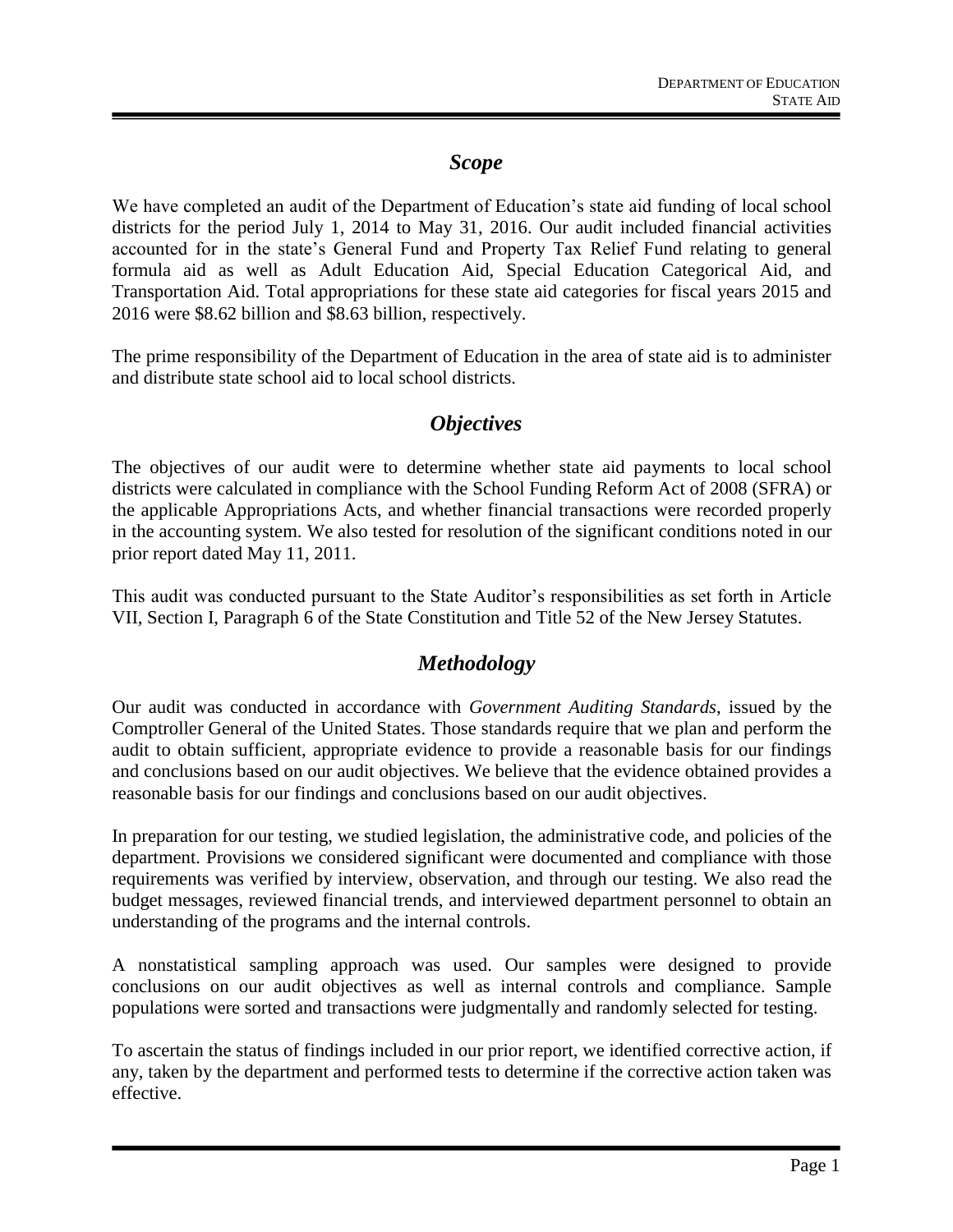# *Conclusions*

We found state aid payments to local school districts were calculated in compliance with the applicable Appropriations Acts, and were reported properly in the accounting system. However, since the Appropriations Acts superseded the SFRA, the funding was not calculated in compliance with the SFRA. In making these determinations, we noted K-12 formula aid and Preschool Education Aid were not always commensurate with the districts' student populations and demographics. We also found the department has not resolved significant conditions noted in our prior report regarding Special Education Categorical Aid and Preschool Education Aid. These issues have been updated and restated in this report.

# *Background*

State aid funding to school districts is appropriated annually. The School Funding Reform Act of 2008 (SFRA) was signed into law on January 13, 2008. The SFRA created formula-based aids designed to provide students in New Jersey with a thorough and efficient education. The aids included in the SFRA are: Equalization Aid, Special Education Categorical Aid, Transportation Aid, Educational Adequacy Aid, Security Aid, Adjustment Aid, School Choice and Preschool Education Aid.

Additional state aid categories were created subsequent to the SFRA. Supplemental Enrollment Growth Aid was distributed pursuant to P.L.2012, c.37. The Appropriations Acts also provided four categories of K-12 formula aid: Under Adequacy Aid, Additional Adjustment Aid, Per Pupil Growth Aid, and PARCC Readiness Aid. With the exception of Additional Adjustment Aid, all non-SFRA aids have remained at their initial funding amount each year per the Appropriations Acts.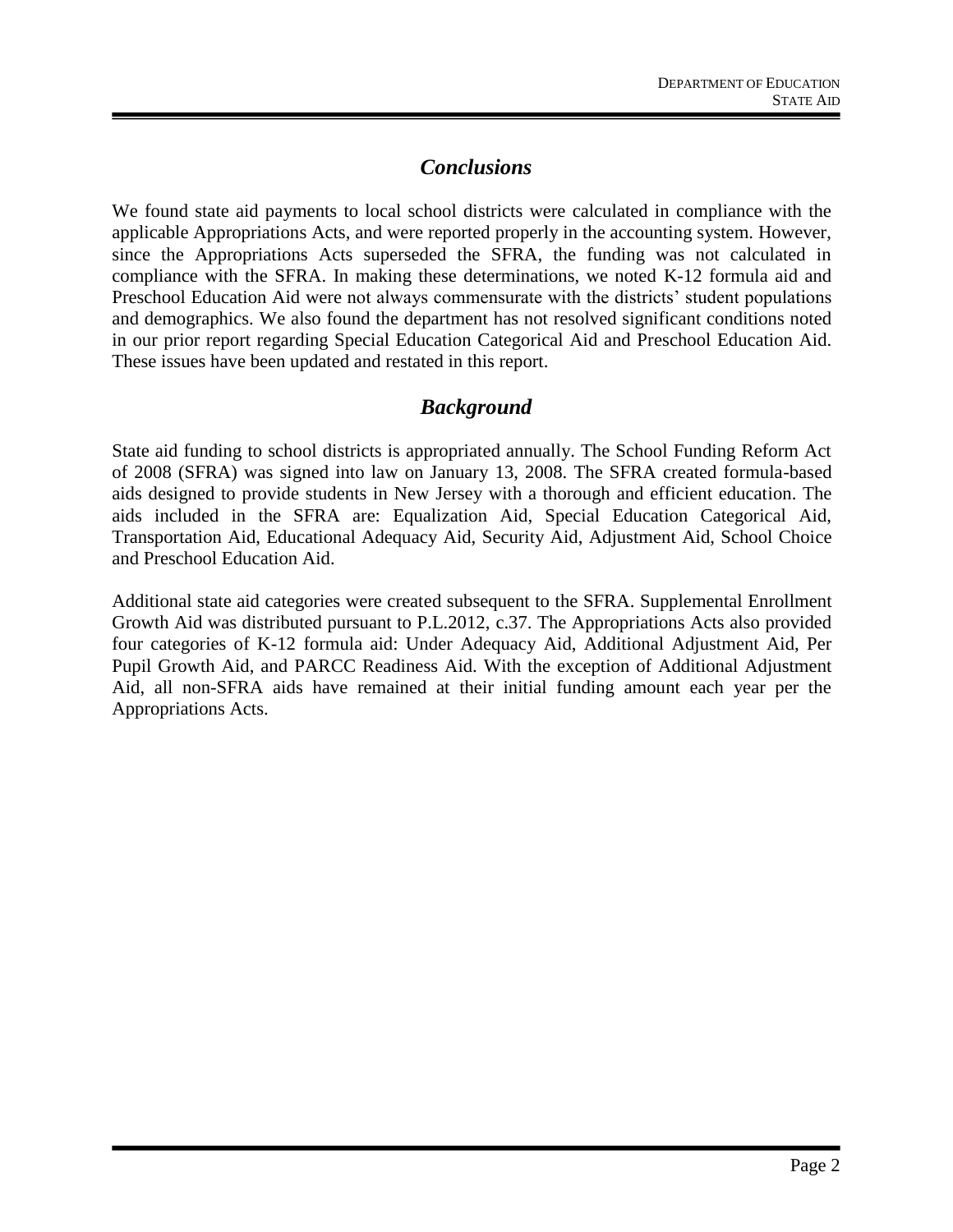# **Funding Inequities**

### **Funding is not based on current district data.**

The SFRA formula distributes aid based on district enrollment and student demographics (income, special education, language barriers, etc.), as well as other factors such as district wealth and property values. In fiscal years 2015 and 2016, funding remained static for each district at the fiscal year 2014 funding level for SFRA formula aid categories (with the exception of School Choice and Preschool Aid). Changes in districts' enrollments, student demographics, and other factors influencing aid were not considered.

The SFRA formula aid has not been distributed per statute since fiscal year 2009. Starting in fiscal year 2010, the Appropriations Acts began superseding part, or all, of the formula. Through fiscal year 2014, the methods followed for the annual calculations blended past and current data from multiple years to determine funding, making the distribution convoluted. During fiscal years 2015 and 2016, no data from either year was applied to the formula to determine funding. Consequently, there were significant differences between actual funding and what the SFRA dictates.

The department prepared different school funding scenarios for informational purposes in fiscal years 2015 and 2016 based on the state budget and the calculations set forth in the SFRA. Using this data, we calculated the portion of the SFRA formula aid each district would have received, if used, and applied that percentage to the total of actual funding for both years. Our review found that 385 districts in fiscal year 2015 and 365 districts in fiscal year 2016 would have received more funding if they received the percentage of aid that they are entitled to in accordance with the SFRA. According to our calculation, one district would have received an additional \$20 million and \$34 million in fiscal years 2015 and 2016, respectively. Conversely, another district would have received \$48 million and \$49 million less during these same fiscal years. Prorating funds based on current district data would have made funding more in line with the SFRA's intent. While this provision has been included in the Appropriations Acts, other language in the Appropriations Acts has been followed and taken precedence.

Additionally, it should be noted that even though the SFRA formula aid was not distributed in accordance with statute, districts may have received Adjustment Aid. This aid is provided so districts do not receive less aid than their fiscal year 2009 amount. In addition, in fiscal year 2014, Additional Adjustment Aid was distributed per the Appropriations Act to ensure districts would not receive less than their fiscal year 2013 funding. Adjustment Aid and Additional Adjustment Aid can be contrary to the objective of the SFRA since funding may exceed the districts' actual needs for their current student populations.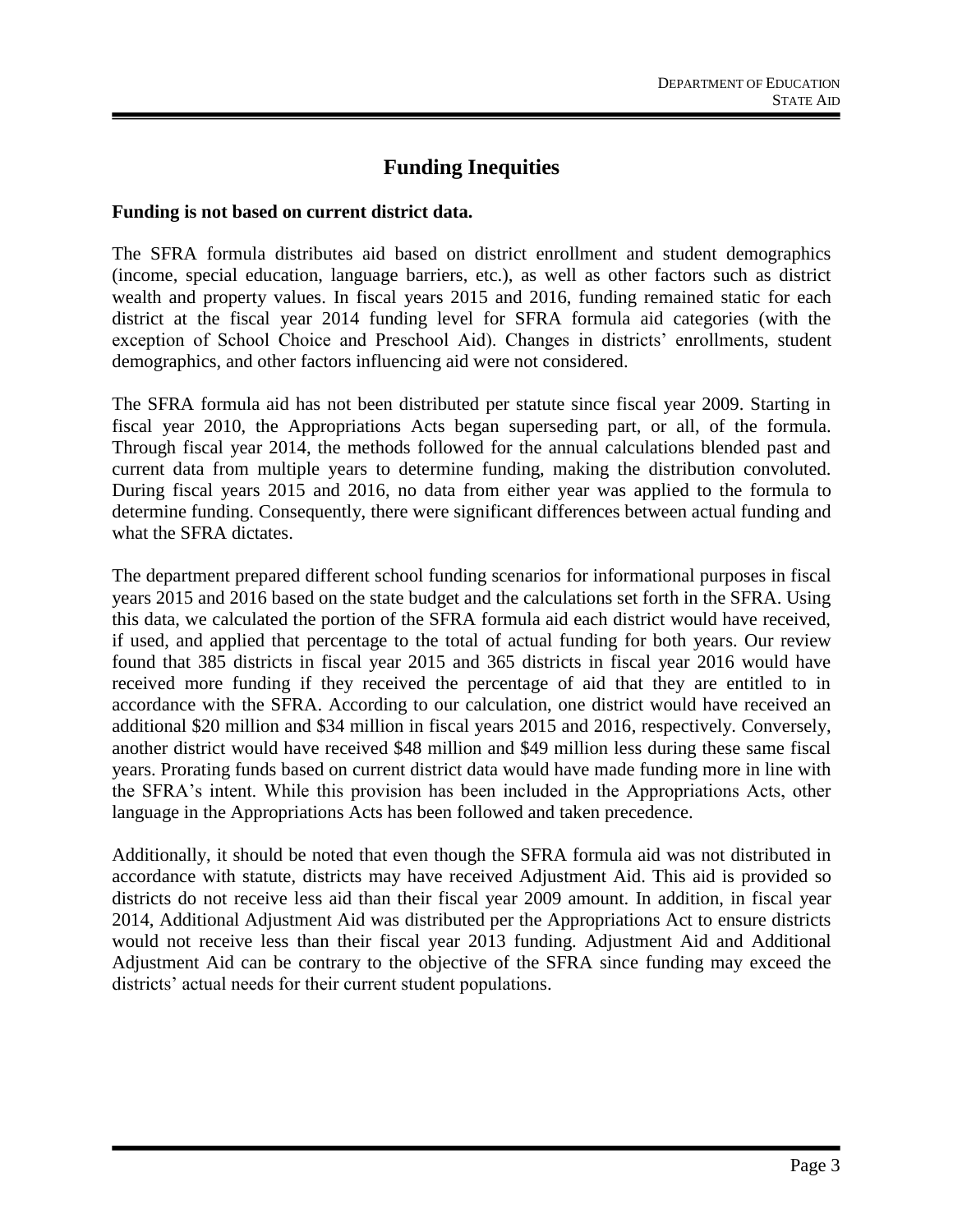### **Recommendation**

Although the department is distributing funding per the Appropriations Acts, we recommend that the methodology for allocating funding be based on current student population and other demographics.

<del>»∢∢</del>

# **Special Education Aid**

## **An actual classification rate should be applied for Special Education Aid.**

Pursuant to the School Funding Reform Act of 2008 (SFRA), Special Education Aid is provided to school districts to support the costs of providing services to general special education students. The SFRA funds two-thirds of special education costs through the adequacy budget component of Equalization Aid and one-third through the Special Education Categorical Aid (SECA) formula by applying the state average classification rate of 14.78 percent to district enrollments. Annual appropriations for SECA in both fiscal year 2015 and 2016 were \$763 million. It should be noted that SECA remained at the fiscal year 2014 funding level, for which the average classification rate was applied. The funding methodology was determined by the Appropriations Acts.

As indicated in our prior report, utilizing an average classification rate is only reasonable if districts have an insignificant deviation from the average. Our review of districts with 100 or more special education students in fiscal years 2015 and 2016 found that 234 districts (59 percent) and 258 districts (64 percent), respectively, had an actual classification rate that deviated more than 10 percentage points from the statewide average classification rate of 14.78 percent. As a result, district funding is not commensurate with actual enrollment of classified students in many instances.

Appropriations have not been sufficient to meet the SECA funding requirements of the SFRA formula. We calculated the SECA that a district would have received if their actual classification rate was used (Audit Calculated Aid), as well as the aid they would have received according to the SFRA formula (SFRA Calculated Aid) using the district's enrollment data provided on the Application for State School Aid. We then prorated each calculation to the level of appropriation funding. In addition, we documented the actual amount of aid districts received as well as the district's actual special education classification rate. The following charts show this information for three districts.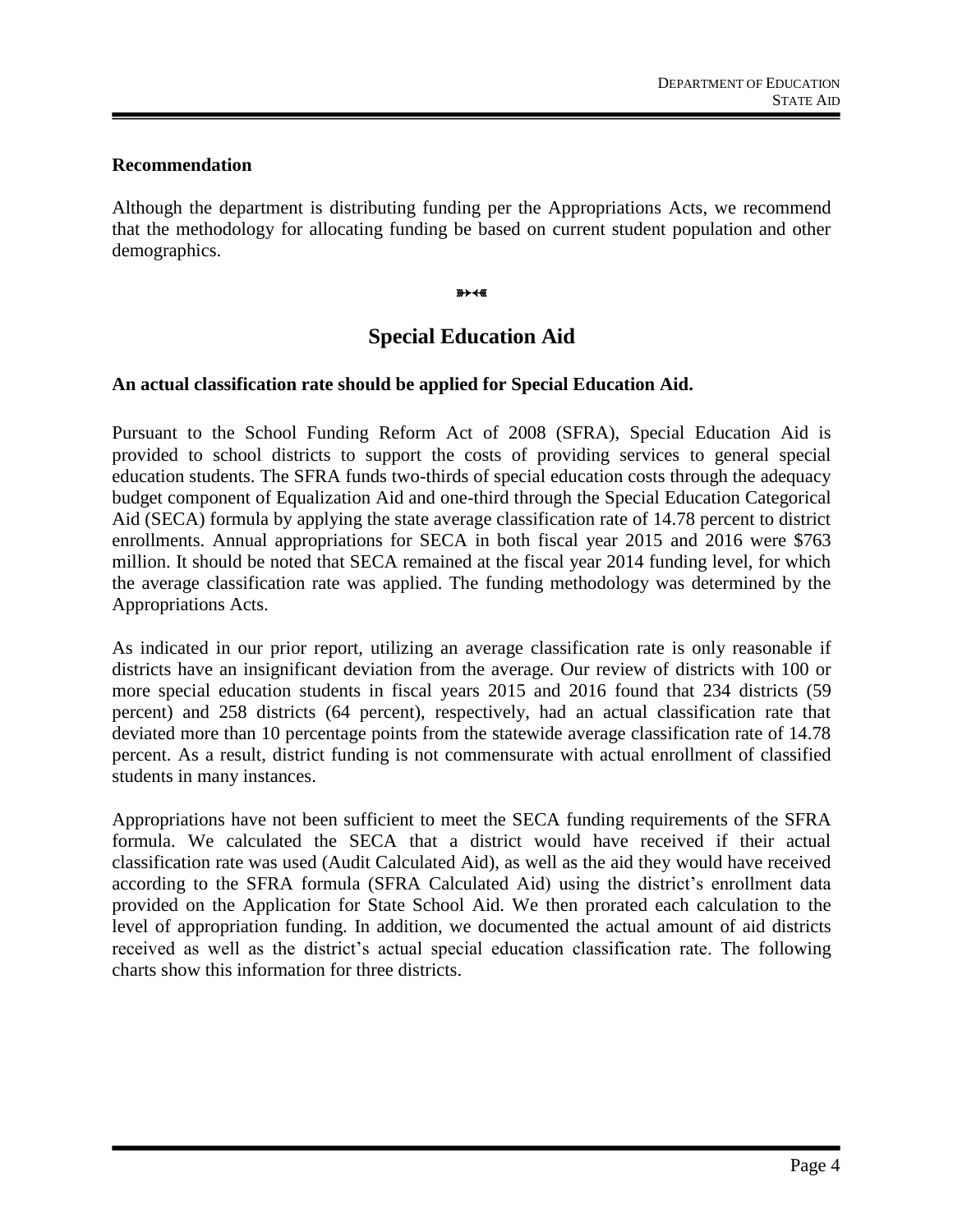| <b>Fiscal Year 2015</b> |                            |                       |                       |                     |  |  |  |
|-------------------------|----------------------------|-----------------------|-----------------------|---------------------|--|--|--|
|                         | Actual                     | <b>Audit</b>          | <b>SFRA</b>           | <b>Actual</b>       |  |  |  |
| <b>District</b>         | <b>Classification Rate</b> | <b>Calculated Aid</b> | <b>Calculated Aid</b> | <b>Aid Received</b> |  |  |  |
|                         | 18.93%                     | \$10,469,564          | \$8,200,699           | \$8,244,198         |  |  |  |
| B                       | 10.93%                     | \$9,695,479           | \$13,153,172          | \$13,260,027        |  |  |  |
|                         | $0.00\%$                   | \$0                   | \$1,634               | \$2,830             |  |  |  |

| <b>Fiscal Year 2016</b> |                            |                       |                       |                     |  |  |
|-------------------------|----------------------------|-----------------------|-----------------------|---------------------|--|--|
|                         | <b>Actual</b>              | <b>Audit</b>          | <b>SFRA</b>           | <b>Actual</b>       |  |  |
| <b>District</b>         | <b>Classification Rate</b> | <b>Calculated Aid</b> | <b>Calculated Aid</b> | <b>Aid Received</b> |  |  |
| A                       | 18.25%                     | \$10,230,931          | \$8,381,489           | \$8,244,198         |  |  |
| B                       | 11.30%                     | \$10,336,410          | \$13,681,275          | \$13,260,027        |  |  |
|                         | $0.00\%$                   | \$0                   | \$1,632               | \$2,830             |  |  |

Applying the actual classification rate to the calculation of SECA may not affect a district's overall funding. Districts may receive Adjustment Aid which ensures that the district does not receive less funding than their total fiscal year 2009 state aid amount. In addition, the SFRA established maximum state aid growth limits which cap a district's increase in state aid relative to the previous school year. These caps could reduce the amount of SECA that is awarded to a district. The districts included in the charts above did not receive less SECA due to the growth limit cap.

The Task Force on Improving Special Education for Public School Students was established under P.L.2013, c.31. One goal of this task force was to evaluate funding of special education programs for public school students. In their report, released in August 2015, they state that the SFRA does not calculate special education costs for each eligible student, as it does for other enrollment based categories. The Task Force believes that an effective formula should be based on the actual number of special education students in each district rather than applying the state average classification rate.

### **Recommendation**

We recommend that the department seeks legislation to calculate Special Education Aid utilizing actual classification rates.

<del>»∢∢</del>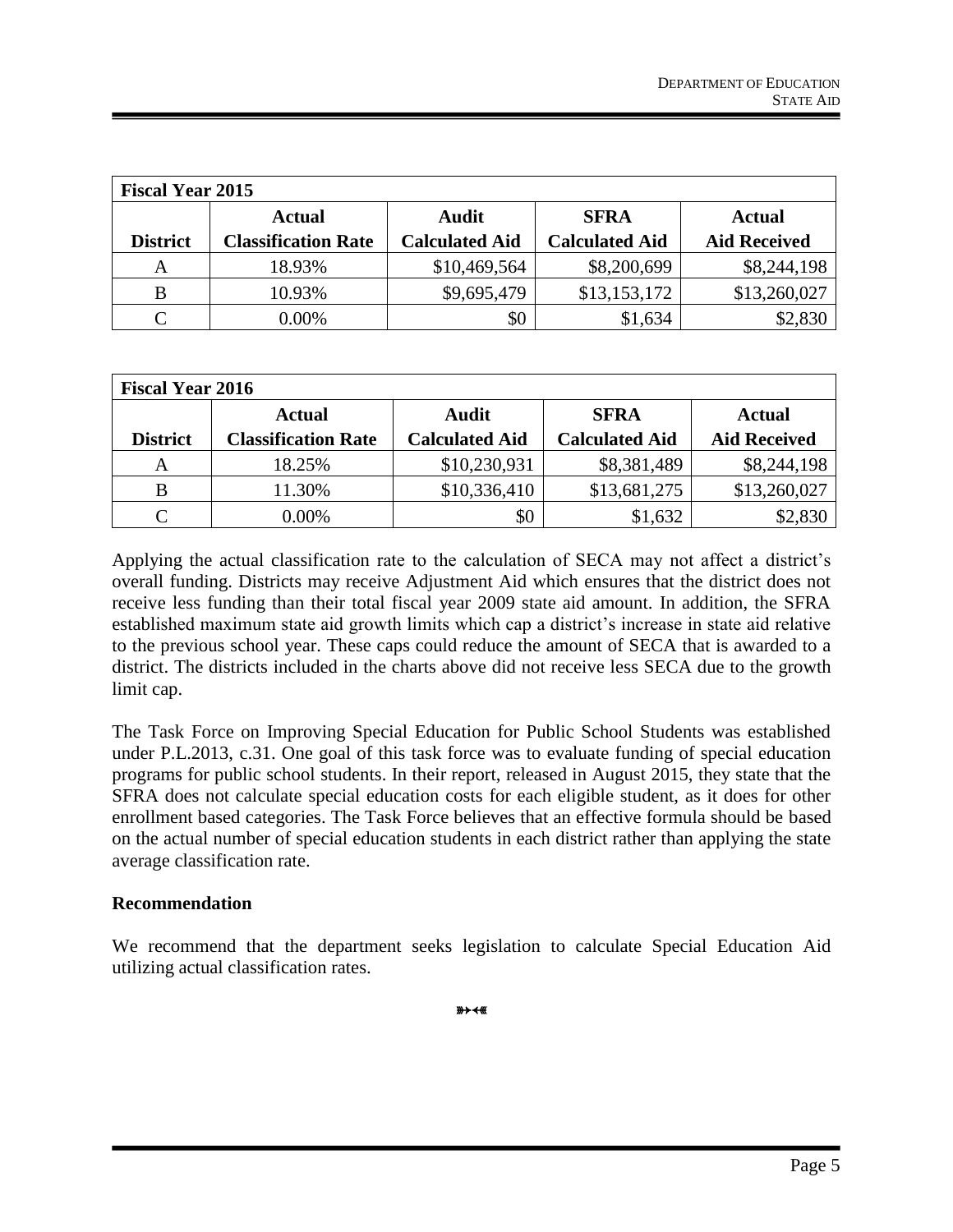# **Preschool Education Aid to SDA and Expansion Districts**

## **Preschool Education Aid should be adjusted for actual enrollment so funding is based on current district needs.**

Per the School Funding Reform Act of 2008, Preschool Education Aid is provided only to districts that received Early Childhood Program Aid, Early Launch to Learning Initiative Aid, or Preschool Expansion Aid in fiscal year 2008. Annual Appropriations Act language defined the calculation of Preschool Education Aid in fiscal years 2015 and 2016 for eligible districts. Total aid appropriated was \$652.8 million and \$655.5 million in fiscal years 2015 and 2016, respectively. The aid provided to the 31 SDA school districts and four other school districts that received fiscal year 2008 Preschool Expansion Aid totaled \$608.5 million and \$611.1 million in each respective year and accounted for 93 percent of total appropriations.

As noted in our prior report, these districts annually project their preschool enrollment and receive a fixed amount of aid for each student based on placement. The base per pupil amounts for fiscal years 2015 and 2016 were \$12,788 for pupils enrolled in an in-district program, \$14,375 for pupils enrolled in a licensed child care provider program, and \$7,943 for pupils enrolled in a Head Start program.

The SDA school districts are held harmless to fiscal year 2009 thresholds. They will receive the greater of their calculated fiscal year 2015 or 2016 Preschool Education Aid, as explained above; the amount of aid they received in fiscal year 2009; or their fiscal year 2009 per pupil amount multiplied by their current year total projected enrollment. During our audit period, seven SDA districts were held harmless providing them with \$11.8 million and \$16.5 million in excess funding for fiscal years 2015 and 2016, respectively.

Our review also noted that every district overestimated their projected enrollment in fiscal year 2015, resulting in overpayments to 32 districts totaling \$25.7 million. In fiscal year 2016, 33 districts overestimated their projected enrollment, resulting in 30 districts being overpaid a total of \$32.9 million. However, using actual enrollment data, we determined that seven and ten of the SDA districts in fiscal years 2015 and 2016 would still have been held harmless to their fiscal year 2009 funding, resulting in additional overpayments of \$10.9 million and \$28.2 million, respectively.

The Appropriations Acts required that the districts' allocation of aid shall be set forth in their annual State Aid Notice. However, the Appropriations Act language can be modified, as it is for the School Choice Aid, so that funding is adjusted in the following year for actual pre-budget year enrollment.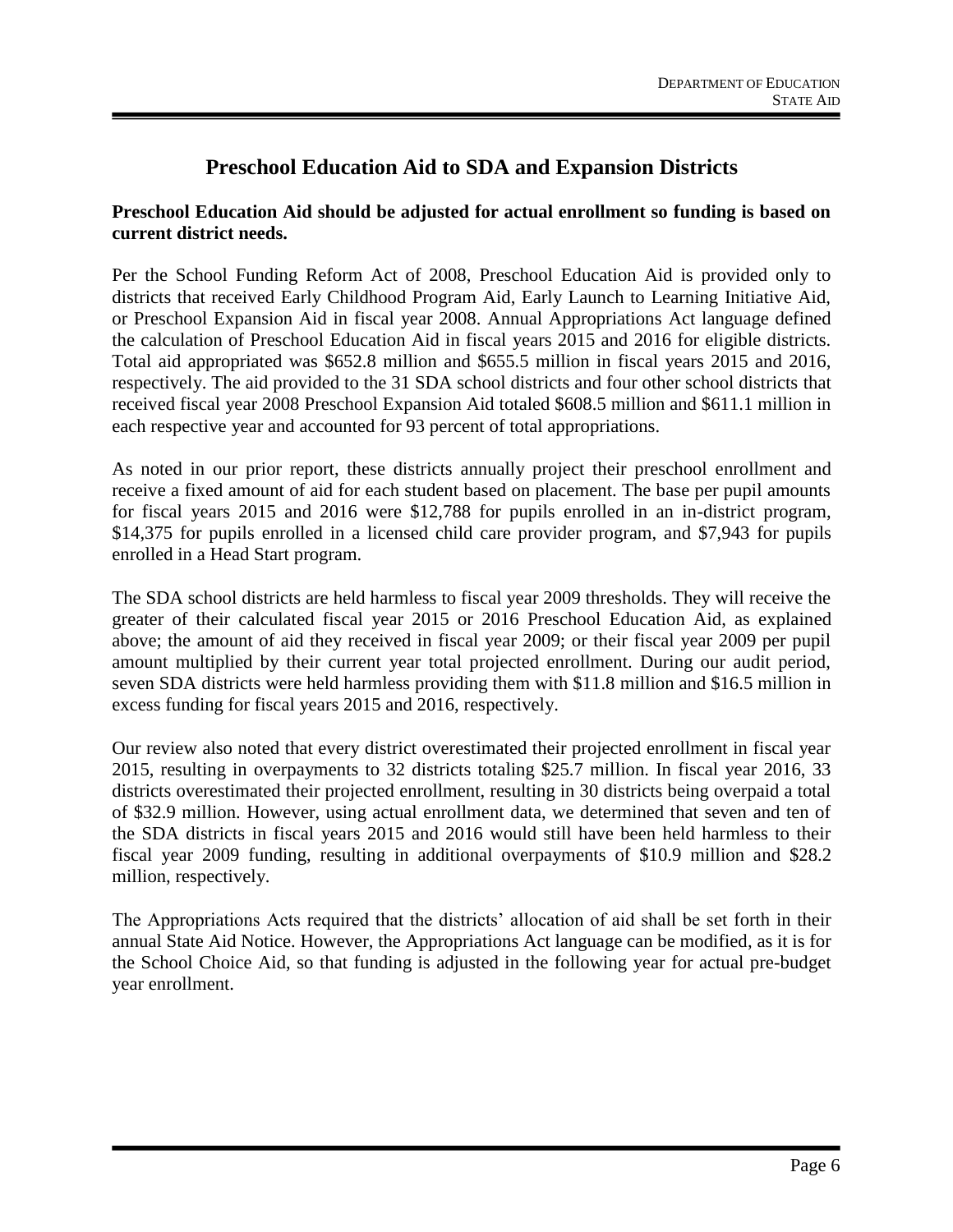### **Recommendation**

Although the department distributed aid in accordance with the Appropriations Acts, we recommend the department seek language which allows subsequent payments to be adjusted based on actual enrollments. We further recommend the elimination of held harmless provisions so that aid is based only on current enrollment data.

### $W + 4W$

# **Preschool Education Aid to ECPA Districts**

### **Disparity in per pupil amounts leads to imbalanced funding.**

A portion of Preschool Education Aid (PEA) is provided to districts that received Early Childhood Program Aid (ECPA) in fiscal year 2008. In accordance with the Appropriations Acts, aid to ECPA districts is calculated by multiplying the district's per pupil aid amount by their projected enrollment. According to department personnel, the calculation of the per pupil aid amounts was based on the amount of PEA the district was awarded in fiscal year 2009 divided by the total number of students reported being served that year. Districts using funds in addition to state aid were generally able to serve more preschool students. However, this potentially lowered their per pupil amounts. In contrast, districts that had low enrollments during that year had higher per pupil amounts. These amounts have subsequently been updated by the consumer price index through fiscal year 2014, and remained constant in fiscal years 2015 and 2016. The ECPA portion of PEA, distributed to 93 districts, totaled \$41.5 million and \$42.2 million in fiscal years 2015 and 2016, respectively.

Districts can operate full-day, half-day, or a combination of both for their preschool programs. The ECPA per pupil amounts are based on full-day preschool programs. Students attending half-day programs receive half of the per pupil amount for each enrolled student. We noted that the per pupil amounts for the 93 districts ranged from \$2,036 to \$27,663. This disproportionate funding creates educational inequities among the students being served by this aid.

### **Recommendation**

We recommend the department establish uniform per pupil amounts to ensure each eligible child has access to comparable preschool programs.

₩ <del>₩</del>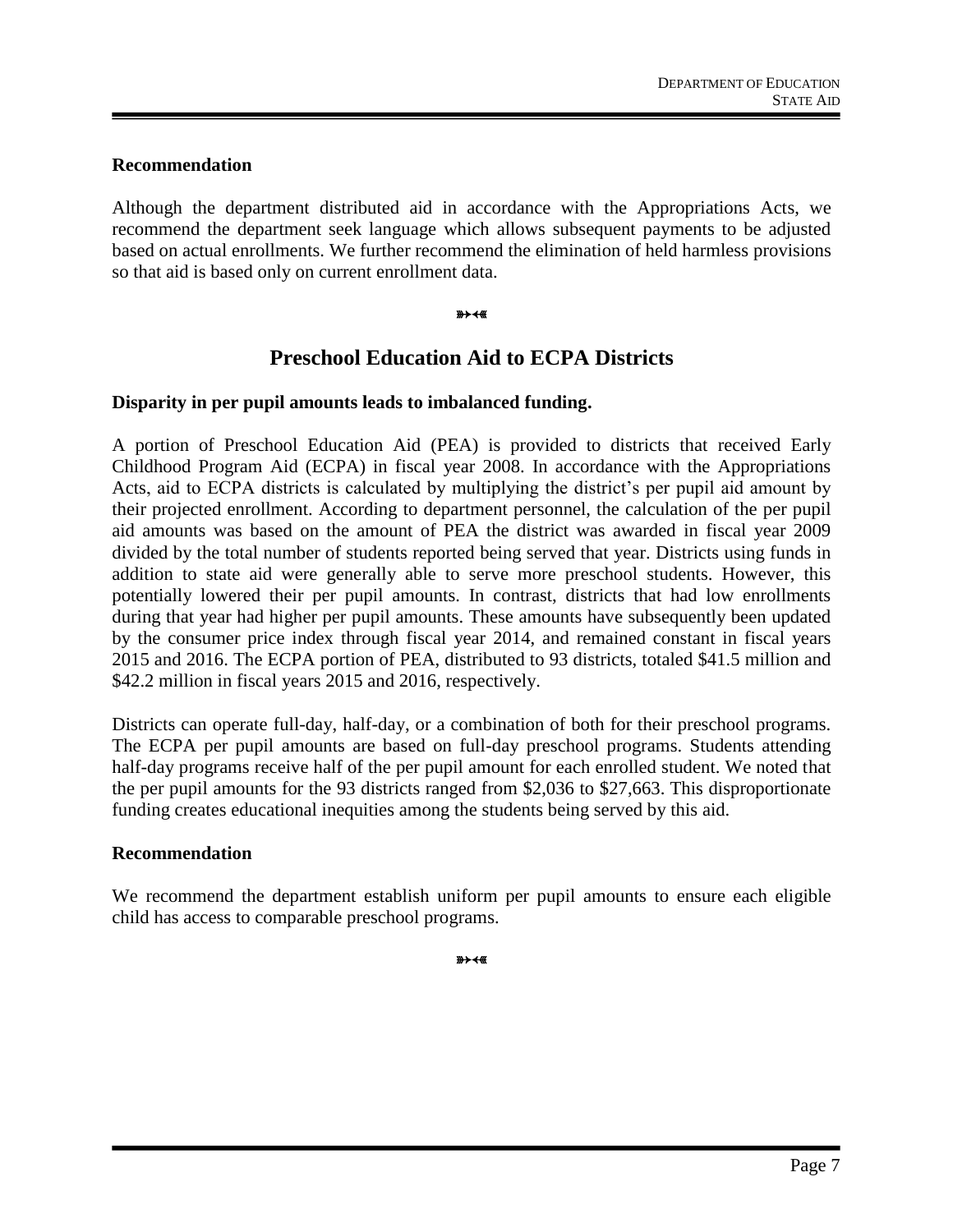

### State of New Nersey **DEPARTMENT OF EDUCATION** PO Box 500

TRENTON, NJ 08625-0500

September 19, 2016

DAVID C. HESPE Commissioner

Mr. Stephen M. Eells, State Auditor Office of Legislative Services Office of the State Auditor 125 South Warren Street P.O. Box 067 Trenton, NJ 08625-0067

Dear Mr. Eells:

### SUBJECT: Response to OLS Audit Report of the Department of Education, State Aid

The New Jersey Department of Education (DOE) has received and reviewed the Office of Legislative Services (OLS) Audit Report of the Department of Education, State Aid for the period July 1, 2014 to May 31, 2016. The auditors' findings and recommendations, along with our responses are as follows:

### **Finding Number 1**

Funding Inequities – Funding is not based on current district data.

### Recommendation

Although the department is distributing funding per the Appropriation Acts, we recommend that the methodology for allocating funding be based on current student population and other demographics.

### **NJDOE Response**

While this recommendation is laudable, the department is bound by the prevailing statute as amended by the legislature and accepted by the administration which requires that the distribution of aid to districts follow the language in the annual appropriation bill.

### **Finding Number 2**

Special Education Aid - An actual classification rate should be applied for Special Education Aid.

**CHRIS CHRISTIE Governor** 

**KIM GUADAGNO** Lt. Governor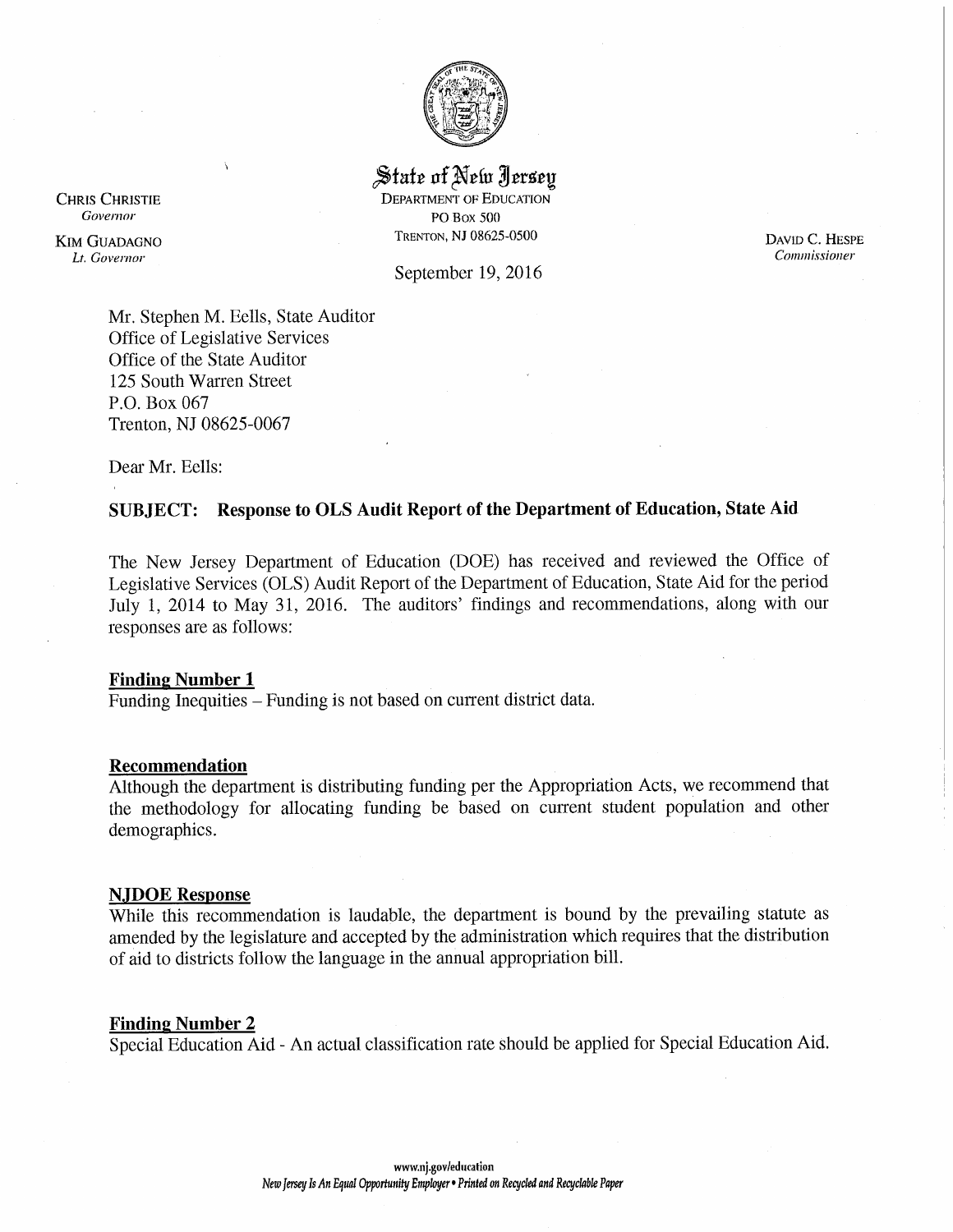Mr. Stephen M. Eells, State Auditor September 19, 2016 Page 2 of 3

### **Recommendation**

We recommend that the department seeks legislation to calculate Special Education Aid utilizing actual classification rates.

### **NJDOE Response**

The DOE respectfully disagrees with the recommendation to use an actual classification rate in the special education funding formula. Applying the district's actual classification rate would not necessarily result in a more accurate calculation of special education aid. The foundation of the census methodology is to utilize state averages for **both** the cost and special education classification rate, resulting in state aid commensurate with enrollment. As districts have classification rates that are either higher or lower than the state average, districts also have classified students that have costs both above and below the state average. For example, a district may have a high classification rate but an average cost far below the state average, or vice versa. The DOE recognizes these variations exist, which is why application of both the average classification rate and average "excess cost" for special education are used in the census driven aid calculation. Additionally, but of significant importance is the fact that extraordinary special education aid is provided to ensure that districts receive additional assistance for students with very high needs and more than likely higher cost than that provided in the census formula. Using district's actual special education enrollment, in the absence of defined excess costs for each classification would result in removing one of the central components on which the census methodology is based – the recognition that there are low incidence/high cost and high incidence/low cost classifications resulting a wide variation in actual expenditure. Finally, a system based on recognizing individual classification would not improve the accuracy of funding according to student needs, but would reduce the current flexibility that districts have in identifying and placing special education students; and would also increase the complexity of the funding formula.

### **Finding Number 3**

Preschool Education Aid to SDA and Expansion Districts - Preschool Education Aid should be adjusted for actual enrollment so that funding is based on current district needs.

### Recommendation

Although the department distributed aid in accordance with the Appropriations Act, we recommend the department seek language which allows subsequent payments to be adjusted based on actual enrollments. We further recommend the elimination of held harmless provisions so that aid is based only on current enrollment data.